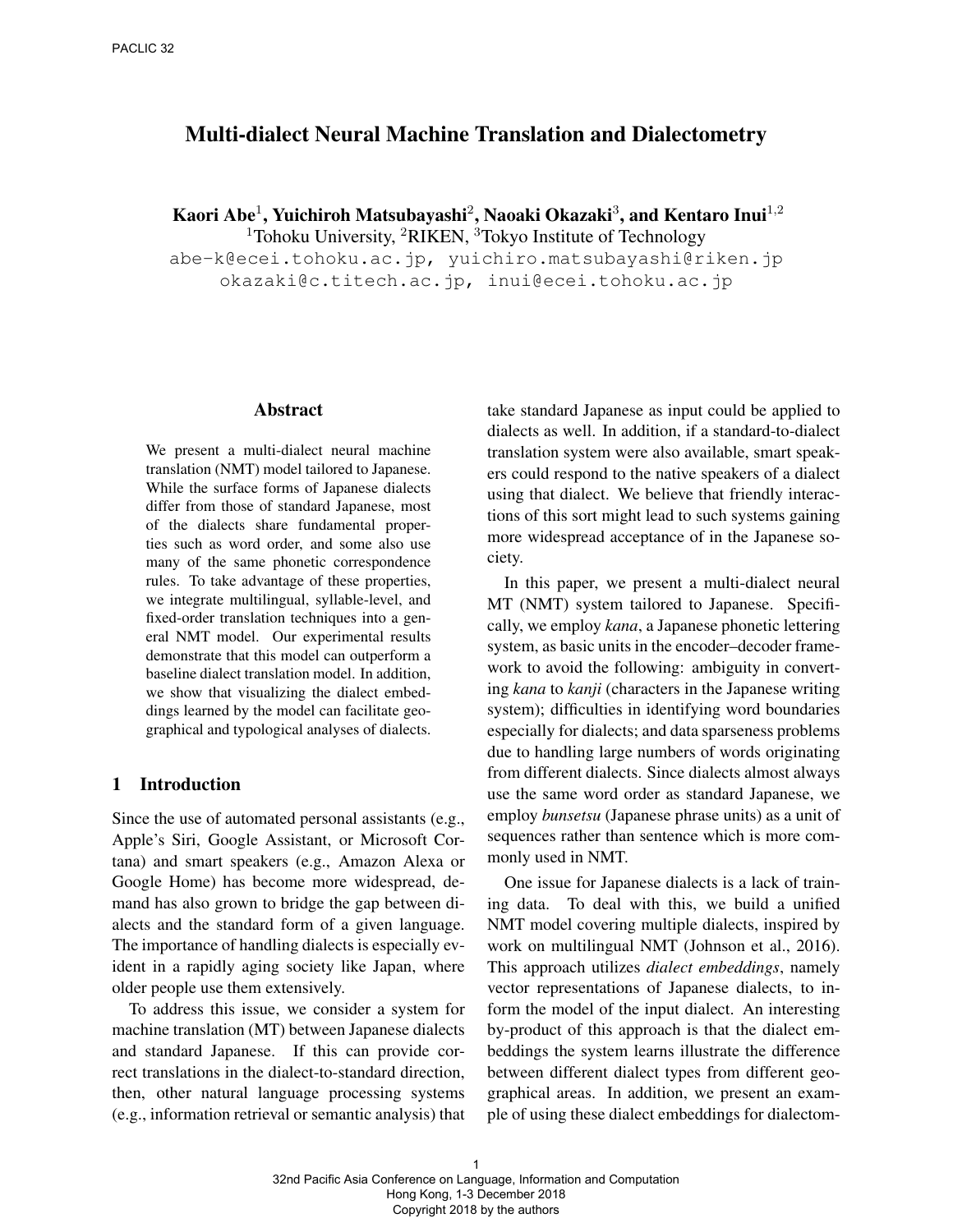etry (Nerbonne and Kretzschmar, 2011; Kumagai, 2016; Guggilla, 2016; Rama and Çöltekin, 2016).

Another advantage of adopting a the multilingual architecture for multiple related languages is it can enable the system to acquire knowledge of their lexical and syntactic similarities. For example, Lakew et al. (2018) reported that including several related languages in supervised training data can improve multilingual NMT. Our results confirm the effectiveness of using closely-related languages (namely Japanese dialects) in multilingual NMT.

## 2 Related Work

Little dialectal text is available since dialects are generally spoken rather than written. For this reason, many dialect MT researchers work in low-resource settings (Zbib et al., 2012; Scherrer and Ljubešić, 2016; Hassan et al., 2017).

However, the use of similar dialects has been found to be helpful in learning translation models for particular dialects. Several previous studies have investigated the characteristics of translation models for closely-related dialects (Meftouh et al., 2015; Honnet et al., 2018). For example, Honnet et al. (2018) reported that a character-level NMT model trained on one Swiss-German dialect performed moderately well at translating sentences in closely-related dialects.

Therefore, given this, we use multilingual NMT (Johnson et al., 2016) to learn parameters that encode knowledge of dialects' shared lexical and syntactic structure. Gu et al. (2018) demonstrated that multilingual NMT can be useful for lowresource language pairs, while Lakew et al. (2018) found that a multilingual NMT system trained on multiple related languages showed improved zeroshot translation performance. We believe that multilingual NMT can be effective for closely-related dialects, and can compensate for a lack of translation data for the different dialects.

Multilingual NMT can also help us to analyze the characteristics of each language. Östling and Tiedemann (2016) found that clustering the language embeddings learned by a character-level multilingual system provided an illustration of the language families involved. In the light of this, we also analyze our dialect embeddings to investigate whether our



Figure 1: Proposed multi-dialect NMT model.

multi-dialect model can capture similarities between dialects (Section 5).

Previous work reported that character-level statistical machine translation (SMT) using words as translation units was effective for translating between closely-related languages (Nakov and Tiedemann, 2012; Scherrer and Ljubešić, 2016). There are two reasons for this: the character-level information enables the system to exploit lexical overlaps, while using words as translation units takes advantage of related languages' syntactic overlaps.

In this study, we present a method of translating between Japanese dialects that combines three ideas: multilingual NMT, character-level NMT, and the use of base phrases (i.e., *bunsetsu*) as translation units. We believe this enables our approach to fully exploit the similarities among dialects and standard Japanese, even in low-resource settings.

#### 3 Data: Japanese Dialect Corpus

Japanese is a dialect-rich language, with dozens of dialects that are used for everyday conversations in most Japanese regions. They can be characterized in terms of differences in their content words (vocabulary) and regular phonetic shifts, mostly in their postpositions and suffixes. That said, they nonetheless share most words with standard Japanese, as well as mostly using common grammatical rules, such as for word ordering, syntactic marker categories, and connecting syntactic markers. Some dialects also share the dialect-specific vocabulary.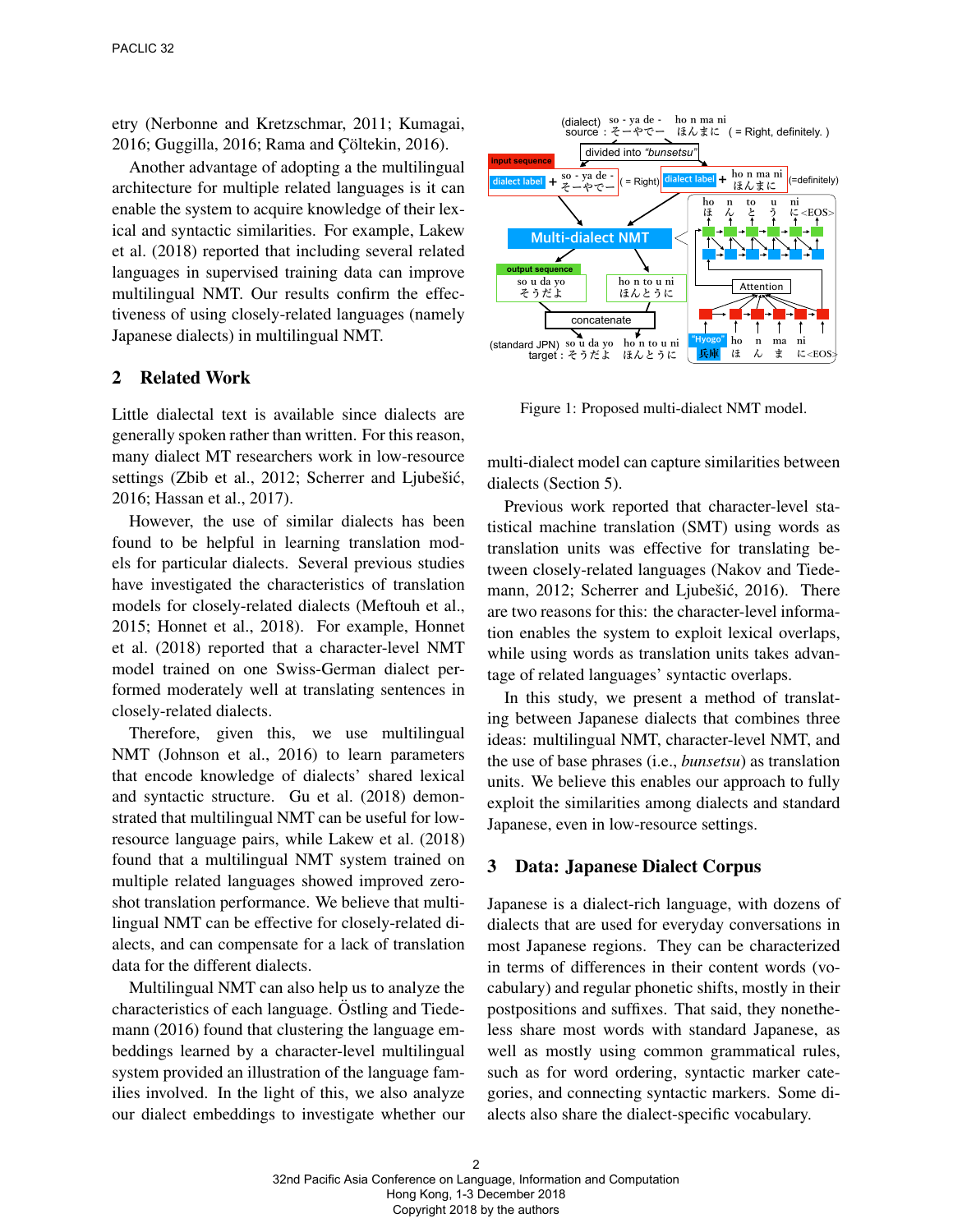

Figure 2: Number of sentences in each dialect in *The National Dialect Discourse Database Collection*.

Ė

In this study, we used a collection of parallel textual data for dialects and standard Japanese, *the National Dialect Discourse Database Collection* (NIN-JAL, 1980). This corpus includes 48 dialects, one from each of the 47 prefectures and an additional dialect from the Okinawa Prefecture. For each dialect, the texts consist of transcribed 30-minute conversations between two native speakers of that dialect. The total number of dialect sentences (each paired with a translation into standard Japanese) is 34,117, and Figure 2 shows the number of sentences in each dialect.

Japanese texts are generally written in a mix of *kanji* and *kana*; therefore, we converted the *kanji* in the sentences into *kana* and, then, segmented them into *bunsetsu*. <sup>1</sup> After preprocessing, the average sentence lengths were 14.62 and 15.57 characters for the dialects and standard Japanese, respectively, and the average number of *bunsetsu*s per sentence was 3.42.

#### 4 NMT Model

Figure 1 gives an overview of our multi-dialect NMT system's network structure. Since our focus is on examining the effectiveness of multi-dialect NMT and its detailed behavior, rather than on creating a novel translation model, we used Open-NMT (Klein et al., 2017), a stacking LSTM encoder–decoder model with a multilingual extension similar to that of Johnson et al. (2016). However, to improve its direct translation accuracy, we make the following three modifications.

Dialect labels Following a previous multilingual NMT study (Johnson et al., 2016), we train a unified model that handled all 48 dialects simultaneously

| ID           | Encoder input order                  |
|--------------|--------------------------------------|
| a            | source label, sentence               |
| $\mathbf b$  | target label, sentence               |
| $\mathbf{c}$ | source label, target label, sentence |
| d            | source label, sentence, target label |

Table 1: Dialect label input order variants.

using dialect embeddings that included auxiliary dialect labels. Johnson et al. (2016) added a label to the beginning of each sequence to specify the output language. We modify this to specify both the input and output dialects to the model, and examine the four different placements for these labels as shown in Table 1.

Syllable-to-syllable translation As mentioned in Section 3, one of the keys to translating between two closely-related languages is to model the phonetic correspondences between them. Thus, to consider syllable-level translation rules that may be shared by similar dialects, we define our translation task as syllable-to-syllable translation.

We realize syllable-to-syllable translation by representing the inputs and outputs as *kana* sequences and performing character-based MT. A similar approach has been used to normalize Japanese text from Twitter, where the main issue was phonological transliteration (Saito et al., 2017). In our dataset, the dialect utterances have all been transcribed using *kana*; however, the standard Japanese translations use a mix of *kanji* and *kana* characters. Therefore, we converted these into *kana* sequences as well by automatically analyzing the pronunciation of each *kanji* character and replacing it with the corresponding *kana* sequence.

Translation without distortion Standard MT methods take a single sentence as input and yield

<sup>&</sup>lt;sup>1</sup>This is the smallest Japanese phrase unit, containing a single content word and attached postpositions.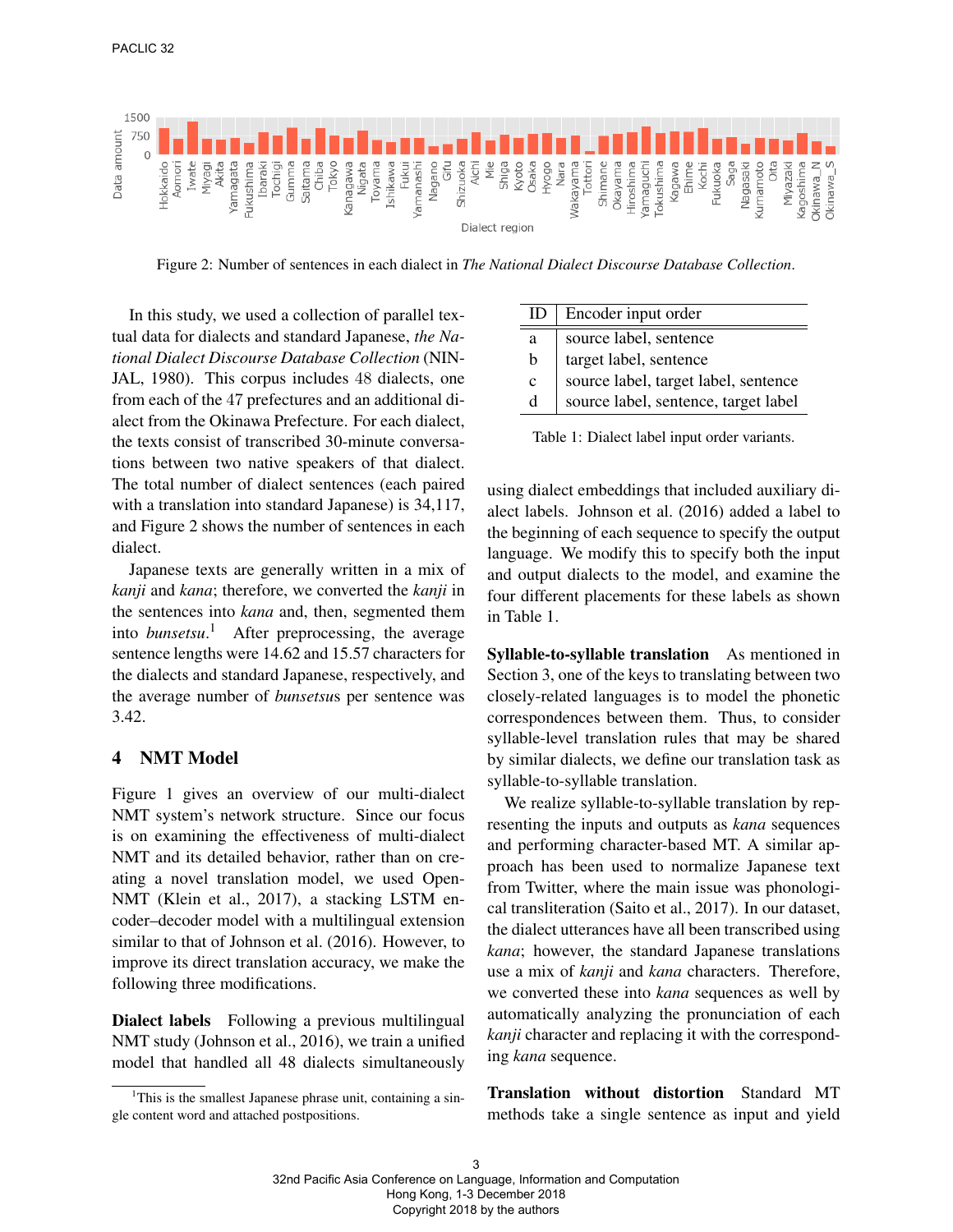a translated sentence in an appropriate word order for the target language. However, in dialect translation, the input and output word orders are mostly the same. To test this, we manually checked 100 randomly-selected sentence pairs from the training set, finding no changes in ordering (distortion). This fact could enable the model to be more efficiently trained on the translation pairs, and hence require less supervision data, because it does not need to learn a distortion model. Based on this intuition, we split each input sentence into base-phrase chunks, namely a *bunsetsu* sequence, translate each chunk from the source to the target language and, then, output the translated chunks in the same order.

### 5 Experiments

Using parallel text data (standard Japanese and 48 regional dialects), we trained both a single dialect-to-standard translation model and a reverse (standard-to-dialect) model, measuring the translation quality using by BLEU scores. In addition, we analyzed the trained dialect embeddings in detail and conducted data ablation tests.

#### 5.1 Experimental Setup

For these experiments, we split the corpus into training, development and the test sets in proportions of 8:1:1. We over-sampled the translation pairs to ensure that every dialect had the same amount of training data because there were different numbers of training and test instances for each dialect.

Since Japanese dialects mostly share the same vocabulary and grammatical rules and there are few distortions (word order changes), translation between a Japanese dialect and standard Japanese is relatively easy compared with translating between different languages. Given that, the main focus of these experiments was to evaluate how well the model captured the phonological shifts between dialects and standard Japanese. For this reason, we employed syllable-level BLEU scores as an evaluation measure and, then, macro-averaged the scores over all dialects. Note that, this evaluation measure generally gives higher scores than if we had calculated it at the word-level. In fact, the macroaveraged BLEU score reached 35.10 even when we simply output the dialect sentences as they were

| System                         | <b>BLEU</b> |  |  |  |
|--------------------------------|-------------|--|--|--|
| dialect-to-standard            |             |  |  |  |
| None (w/o translation)         | 35.10       |  |  |  |
| Mono NMT                       | 22.45       |  |  |  |
| Multi NMT (w/o labels)         | 71.29       |  |  |  |
| Multi NMT-sentence (w/ labels) | 69.74       |  |  |  |
| Multi NMT (w/ labels)          | 75.66       |  |  |  |
| Mono SMT                       | 52.98       |  |  |  |
| Multi SMT (w/o labels)         | 73.54       |  |  |  |
| standard-to-dialect            |             |  |  |  |
| Multi NMT (w/ labels)          |             |  |  |  |

Table 2: Syllable-level BLEU scores for all models

(without translation).

We used OpenNMT-py<sup>2</sup> with its default hyperparameter settings, except for the number of the training epochs (which we set to 20) and selected the model that performed best on the development set. In addition, we employed Moses<sup>3</sup> (Koehn et al., 2007) as the baseline SMT model and set the distortion limit to 0. The standard Japanese language model used in Moses was trained with KenLM (Heafield, 2011).

Regarding the dialect label order used for the input, our preliminary experiments indicated that the best models were obtained using input sequence (d) (Table 1) for dialect-to-standard translation and input sequence (c) for standard-to-dialect translation.

Finally, we used MeCab  $0.996<sup>4</sup>$  to analyze the *kanji* characters' pronunciations.

### 5.2 Multi-Dialect NMT Model Performance

Table 2 shows the dialect translation performance of all the models considered, with the first row group comparing their scores for dialect-to-standard translation with different input settings.

Mono-lingual vs multi-lingual For comparison, we first consider a model that was trained using only a single set of dialect-standard parallel data (Mono NMT). This performed quite poorly compared with the other models that used data for all the dialects (Multi NMT), and was even worse than simply outputting the dialect sentences unchanged

<sup>2</sup> https://github.com/OpenNMT/OpenNMT-py

<sup>3</sup> http://www.statmt.org/moses

<sup>4</sup> http://taku910.github.io/mecab/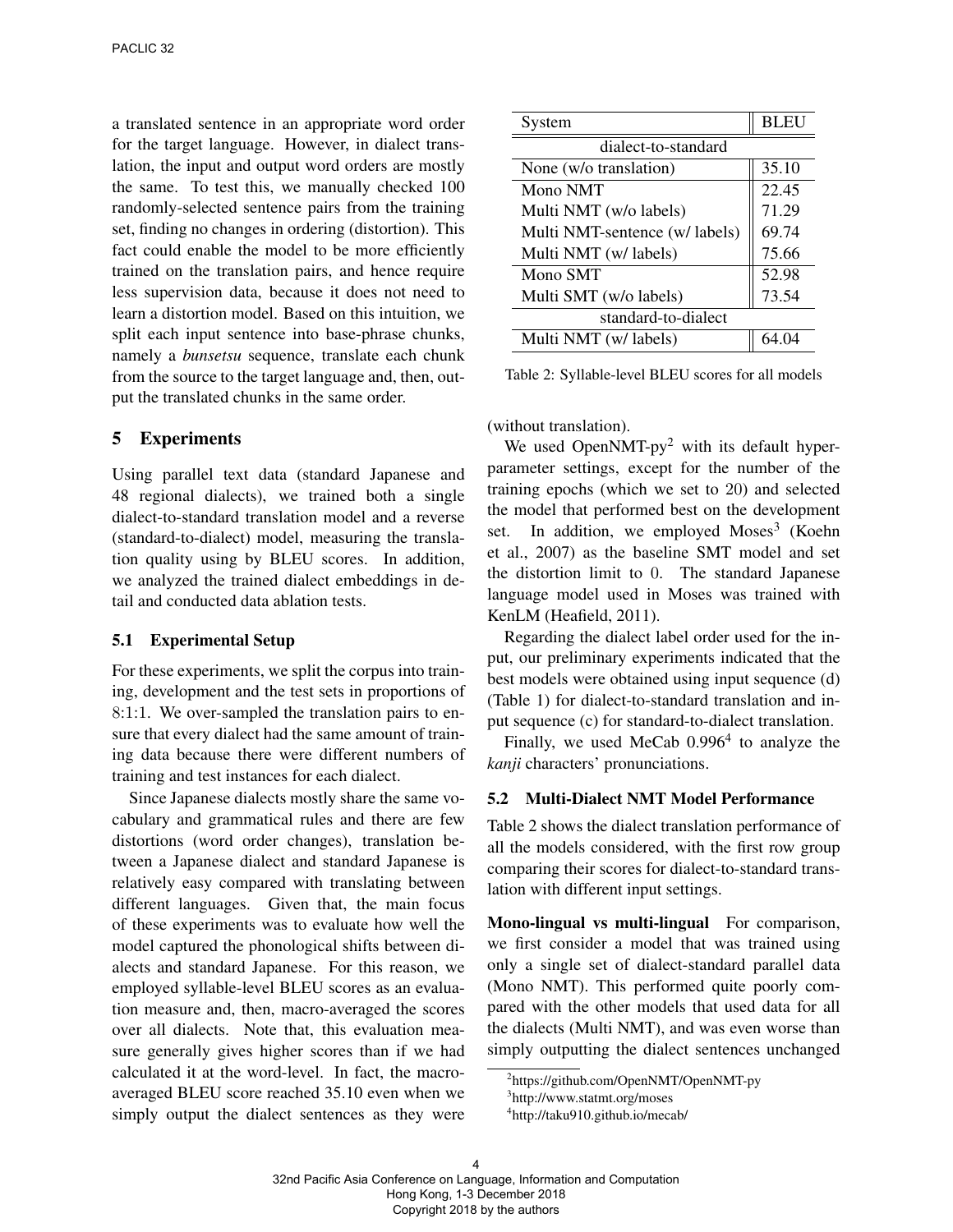

Figure 3: Multi NMT models' BLEU scores and translation difficulty for all dialect.

(35.10). This indicates that training independent NMT models for each language pair with a limited amount of training data is extremely inefficient. In contrast, the multi-dialect model demonstrated drastically improved the translation performance.

The Multi NMT model's performance (BLEU score) for standard-to-dialect translation was slightly lower than that for dialect-to-standard translation (last row of Table 2). This is consistent with a previously-reported multilingual NMT result (Johnson et al., 2016).

Dialect labels Including dialect labels improved the Multi NMT model's macro-averaged BLEU score by 4.37 points (forth row of Table 2) compared with the same model without dialect labels (second row). Figure 3 shows these two models' BLEU scores for all dialects in ascending order of translation difficulty. Here, the translation difficulty is defined as the average normalized Levenshtein distance over all sentence pairs (dialect and standard Japanese) for a given dialect. As expected, the BLEU scores for each dialect show a strong negative correlation ( $\rho = -0.82$ ) with its translation difficulty. In addition, we can observe that the model with language labels consistently outperforms the model without labels, except for the Tottori dialect. This indicates that explicitly providing the source and target dialects can improve the encoding and decoding accuracy.

Fixed-order translation Comparing the proposed model (Multi NMT) with the same model trained via the standard approach of using entire sentences as input/output sequences (Multi NMT-sentence) shows that Multi NMT outperforms Multi NMTsentence by 5.92 points. One disadvantage of chunk-wise translation is it cannot capture the context beyond each chunk's boundary. However, despite this disadvantage, our Multi NMT model was still able to outperform a model that had access to a broader context (Multi NMT-sentence), indicating that our fixed-order translation approach is suitable for translating Japanese dialects despite its limited context sensitivity.

NMT vs SMT Zoph et al. (2016) found that SMT models largely outperformed state-of-the-art NMT models for low-resource languages. Therefore, for comparison, the second row group in Table 2 shows results for a fixed-order character-based SMT baseline. In these experiments, even though the NMT model trained using a single dialect (Mono NMT) gave the poorest performance, the one with dialect labels outperformed the baseline Multi SMT model, achieving the best performance overall.

## 5.3 Example Translation Results

To demonstrate how each of the proposed components contributed to generating accurate translations, we now present some concrete examples of our models' translation results for the Hyogo, Kagoshima, and Nigata dialects (Table 3).

Comparing the Multi NMT models with and without dialect labels, we can see that adding labels enabled the model to better translate the chunks that required dialect-specific knowledge. In Example 1, the source sentence includes a local name (*O -*) for a certain area (*Aioi*) in Hyogo, which only the model with dialect labels could successfully translate. In addition, in Example 2, including labels enabled the model to capture a dialect-specific transliteration rule for the functional suffix "ta ra", a conditionalmood marker in the last chunk of the reference sentence (i.e., "ta ya" to "ta ra").

Similarly, since the Multi SMT model could not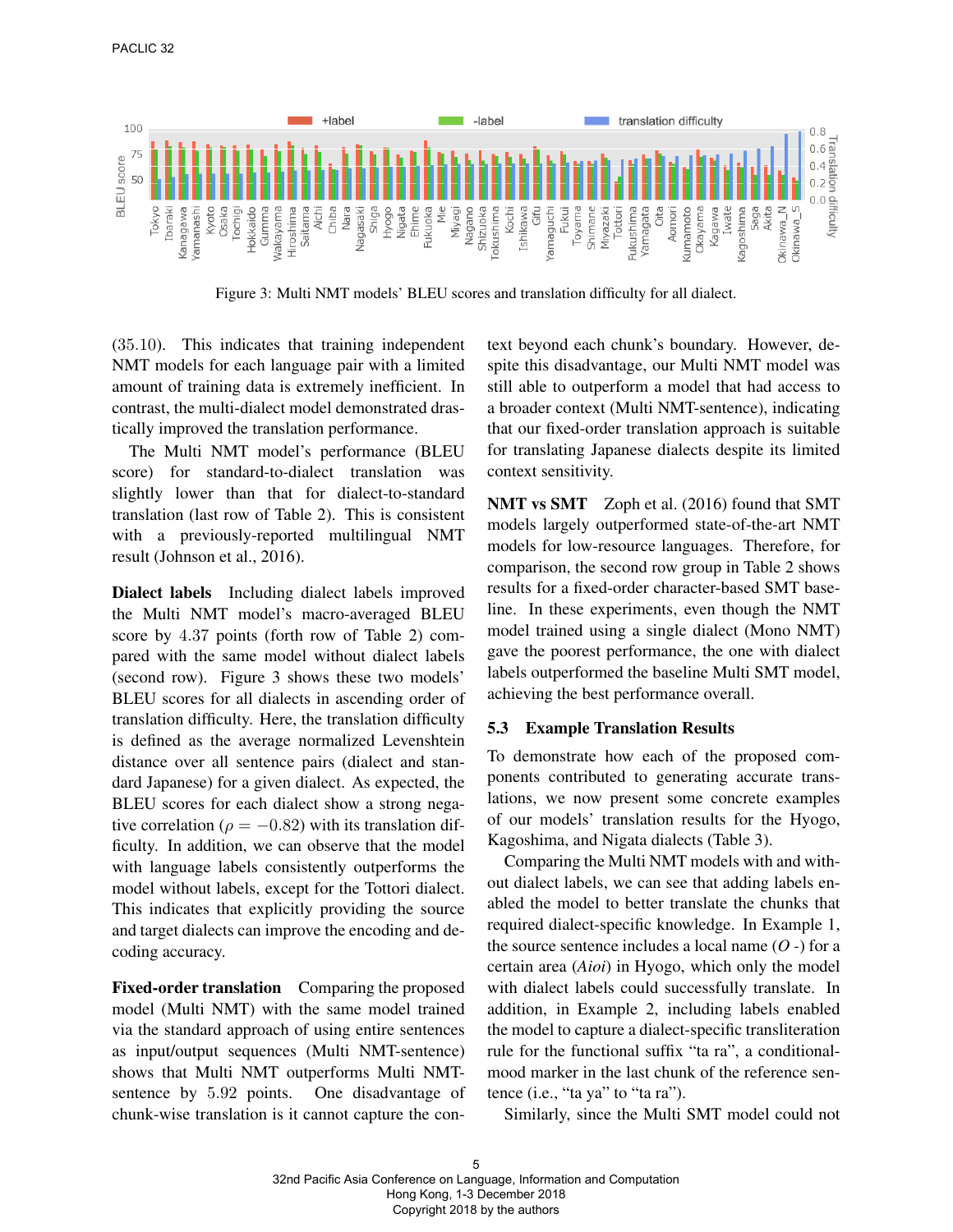| Example 1                     | Hyogo region                                                       |
|-------------------------------|--------------------------------------------------------------------|
| Meaning                       | Yes, until then, in Aioi                                           |
| Source                        | $n - /$ so re ma de $/ o - ni wa$                                  |
|                               | (んー/それまで/おーにわ)                                                     |
| Reference                     | u n / so re ma de / a i o i ni ha                                  |
|                               | (うん/それまで/あいおいには)                                                   |
| Multi NMT (w/o label)         | u n / so re ma de / o o ni ha                                      |
|                               | (うん/それまで/おおには)                                                     |
| Multi NMT-sentence (w/ label) | n - / so re ma de / a t ta n da                                    |
|                               | (んー/それまで/あったんだ)                                                    |
| Multi NMT (w/ label)          | n - / so re ma de / a i o i ni ha                                  |
|                               | (んー/それまで/あいおいには)                                                   |
| Multi SMT (w/o label)         | u n / so re ma de / o o ni ha                                      |
|                               | (うん/それまで/おおには)                                                     |
| Example 2                     | Kagoshima region                                                   |
| Meaning                       | After a few days, then it was                                      |
| Source                        | so i ga / mo / na n ni k ka / shi ta ya                            |
|                               | (そいが/も/なんにっか/したや)                                                  |
| Reference                     | so re ga / mo u / na n ni chi ka / shi ta ra                       |
|                               | (それが/もう/なんにちか/したら)                                                 |
| Multi NMT (w/o label)         | so re ga / mo u / na n ni chi ka / shi ta da                       |
|                               | (それが/もう/なんにちか/しただ)                                                 |
| Multi NMT-sentence (w/ label) | so re ga / mo u / na n ni tsu ka / shi ta yo                       |
|                               | (それが/もう/なんにっか/したよ)                                                 |
| Multi NMT (w/ label)          | so re ga / mo u / na n ni chi ka / shi ta ra                       |
|                               | (それが/もう/なんにちか/したら)                                                 |
| Multi SMT (w/o label)         | so re ga / mo u / na ni ka / shi ta de                             |
|                               | (それが/もう/なにか/したで)                                                   |
| Example 3                     | Nigata region                                                      |
| Meaning                       | I want to go to the water park as soon as possible, but            |
| Source                        | ha yo $\frac{1}{\pi}$ mi zu n / do ko e / i ko - to / o mo u ke do |
|                               | (はよー / みずん / どこえ / いこーと / おもうけど)                                   |
| Reference                     | ha ya ku / mi zu no / to ko ro he / i ko u to / o mo u ke re do    |
|                               | (はやく/みずの/ところへ/いこうと/おもうけれど)                                         |
| Multi NMT (w/o label)         | ha ya ku / mi zu ga / do ko he / i ko u to / o mo u ke do          |
|                               | (はやく/みずが/どこへ/いこうと/おもうけど)                                           |
| Multi NMT-sentence (w/ label) | ha ya ku / mi zu no / to ko ro he / i ko u to / o mo u ke do       |
|                               | (はやく/みずの/ところへ/いこうと/おもうけど)                                          |
| Multi NMT (w/ label)          | ha ya ku / mi zu ga / do ko he / i ko u to / o mo u ke re do       |
|                               | (はやく / みずが / どこへ / いこうと / おもうけれど)                                  |
| Multi SMT (w/o label)         | ha ya ku / mi zu ga / do ko he / i ko u to / o mo u ke do          |
|                               | (はやく / みずが / どこへ / いこうと / おもうけど)                                   |

Table 3: Example dialect-to-standard translations for the Hyogo, Kagoshima, and Nigata dialects.

take advantage of the dialect labels, it failed to capture dialect-specific translation rules.

In the previous section, we saw that our fixedorder translation approach is suitable for translating Japanese dialects, despite its limited context sensitivity. However, this became a problem in Example 3, where the proposed chunk-wise translation models could not correctly translate a phrase due to the lack of context. Here, none of the models, except Multi NMT-sentence, could translate the phrase "mi zu n" in the Nigata dialect to the correct standard Japanese phrase "mi zu no", since the translation of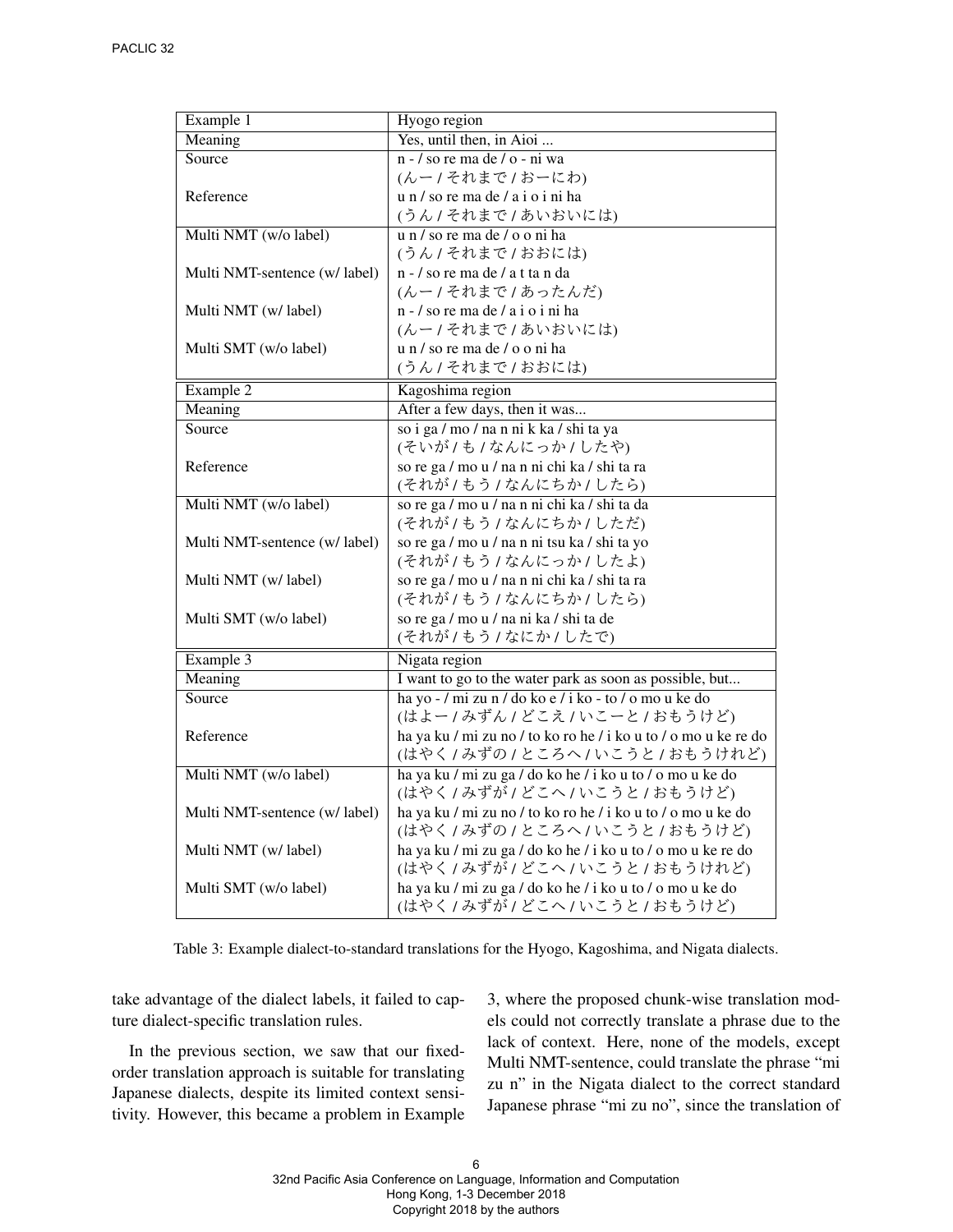

Figure 4: Attention weight examples. (a) *Aomori-tostandard* translation of "next time". The Aomori word *konda* is made by linking the syllables from two standard Japanese words, *kondo* (next time) and *ha* (topic marker). (b) *Okinawa-to-standard* translation of "we". The Okinawa word *watta-* combines two standard Japanese words, *watashi* (I) and *tachi* (plural marker), with *watt* and *ta-* roughly corresponding to *watashi* and *tachi*, respectively.

the functional word "n" in the Nigata dialect is ambiguous: it can be translated as either "ga" (nominative marker) or "no" (of) depending on the following context. This example exposes the limitations of our chunk-wise translation models and suggests a potential future directions: extending fixed-order translation to incorporate contextual information.

## 5.4 Visualizing Attention Weights

Here, to investigate how the proposed model translated *kana* sequences in various dialects, we visualize the the best-performing model's attention weights for some correctly-translated examples.

Figure 4(a) shows the model's attention history for an example where the target language syllables were derived from those in the source language according to a regular rule. In such cases, the model tended to weight the dialect label heavily when applying the rule. Conversely, Figure 4(b) shows the

| Dataset                  |         | Avg. $\Delta$   #Regions BLEU decreased |
|--------------------------|---------|-----------------------------------------|
| -nearest 5               | $-0.94$ | 34/48(71%)                              |
| -farthest $5 \mid -0.22$ |         | 31/48(65%)                              |

Table 4: Impact of excluding the nearest or farthest five dialect regions from the training data when calculating the BLEU score for each diaect region. Here, "Avg. ∆" denotes the average BLUE score difference compared with using all the data.

attention history for an example where almost all of the syllables were transliterated. In these cases, the model needed to disambiguate the morphemelevel meanings to create a correct translation and thus tended to focus on the entire sequence of semantically- or grammatically-related morphemes.

#### 5.5 Visualizing Language Labels

 $Ostling$  and Tiedemann (2016) reported that clustering the language embeddings used to train a multilingual language model produced a language cluster structure similar to the established relationships among language families. Inspired by their work, we decided to examine the relationships between the dialect embeddings and the dialects' typology.

Figure 5 shows a t-SNE projection of the dialect embeddings. This indicates that dialects from neighboring regions tend to form a single cluster. Furthermore, we can observe an interesting agreement between the cluster distances and the predictions of a dialectological typology theory known as *center versus periphery* (Yanagida, 1980), where new language use trends gradually propagate from the cultural center (the old capital, Kyoto) to less culturally-influential areas. This potentially explains why the dialects in the Tohoku region (E) are similar to those of the Kyushu region (D), despite their large geographical separation.

#### 5.6 Effect of the Nearby Dialects

To investigate in more detail how jointly learning multiple dialects contributed to the dialect-tostandard translations for each dialect, we performed an ablation study of the different dialect regions. As we saw in the previous section, the dialects in geographically close regions are generally more similar to each other than those in other regions. Therefore, we assumed that the impact of sharing data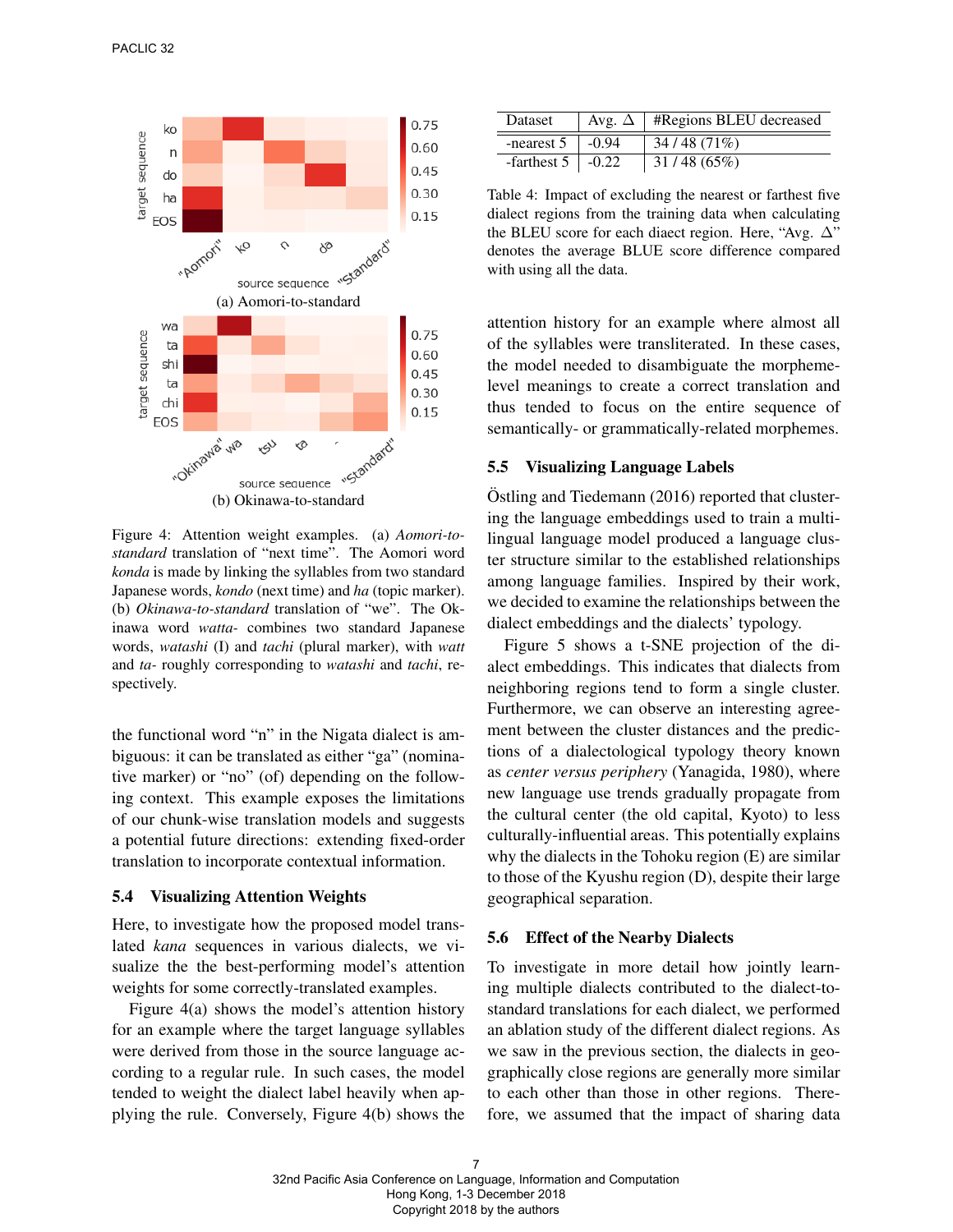

Figure 5: t-SNE projection of the dialect label vectors. Dialects belonging to the same region are shaded using the same background color.

from other dialects will differ depending on their geographical distances from the target dialect.

To investigate this assumption, we prepared two Multi NMT models per dialect, trained on data that excluded the five geographically nearest or farthest dialects<sup>5</sup> for the given dialect region, and calculated the differences in BLEU score between these models and the original model that used all the dialect data. For example, one of the Tokyo dialect models excluded training data from the nearby Chiba, Kanagawa, Saitama, Gumma, and Ibaraki dialects but was otherwise trained the same way as the full Multi NMT model. Then, we compared this model's BLEU score for Tokyo dialect instances in the test set to that of the full model.

Table 4 shows the average results over all 48 models for both cases. Both the models trained without the nearest five dialects and those without the farthest five dialects yielded lower average BLEU scores for their target dialects compared with the full model, indicating that even very distant dialects still helped with training other dialects. In addition, we can see that removing the nearest five dialects had a more significant impact than removing the farthest five, implying that similar dialects contribute more

to helping a multi-dialect NMT learn effectively.

## 6 Conclusion

We have examined the effectiveness of a syllablebased, fixed-phrase-order multilingual NMT model for translating Japanese dialects into standard Japanese. The results showed that each component of the multi-dialect NMT model successfully improved translation accuracy when using a limited amount of supervised training data. In addition, we have demonstrated the potential benefit of analyzing dialect embeddings to dialectological analysis applications, and have also analyzed how the multidialect NMT was able to leverage training data involving similar dialects to translate a given dialect.

One limitation of the proposed model is it cannot consider longer-range dependencies beyond the chunk level. Therefore, our future research plans include incorporating contextual information into fixed-order translation models and investigating the dialect embeddings' characteristics further.

#### Acknowledgments

We would like to thank Center for the Study of Dialectology, Tohoku University and Tomoyo Otsuki (NINJAL) for sharing the dataset with us. This work was supported by JSPS KAKENHI Grant Numbers JP15K16045, JP15H05318, and JP15H01702.

 $5$ The distances between dialect pairs were calculated using the Euclidean distances between the points where the dialogs were recorded.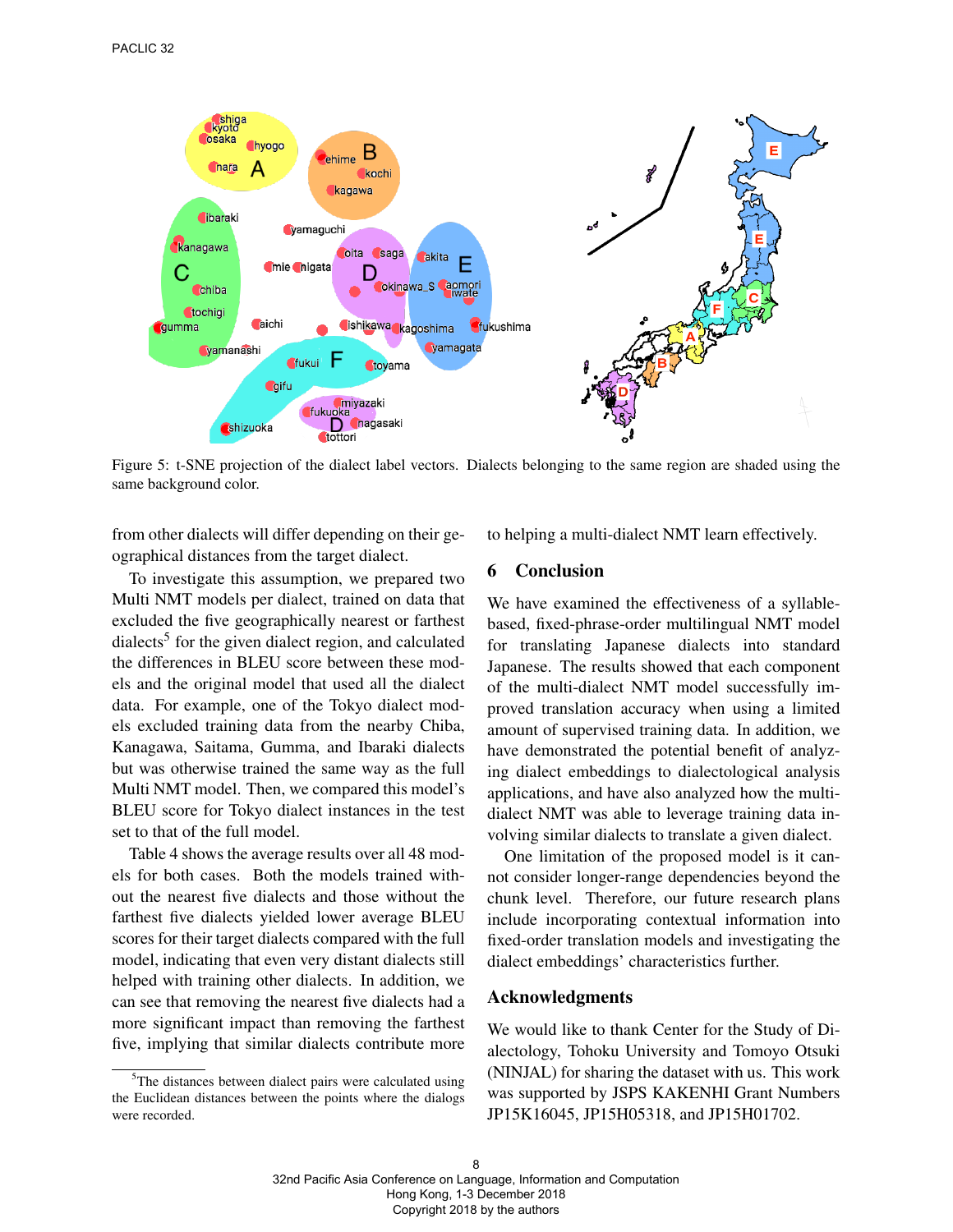## References

- Jiatao Gu, Hany Hassan, Jacob Devlin, Victor O K Li, and Google Research. 2018. Universal Neural Machine Translation for Extremely Low Resource Languages. In *Proceedings of The 16th Annual Conference of the North American Chapter of the Association for Computational Linguistics*, pages 344–354.
- Chinnappa Guggilla. 2016. Discrimination between similar languages, varieties and dialects using cnn- and lstm-based deep neural networks. In *Proceedings of the Third Workshop on NLP for Similar Languages, Varieties and Dialects*, pages 186–194.
- Hany Hassan, Mostafa Elaraby, and Ahmed Y Tawfik. 2017. Synthetic Data for Neural Machine Translation of Spoken-Dialects. *arXiv preprint arXiv:1707.00079*.
- Kenneth Heafield. 2011. KenLM : Faster and Smaller Language Model Queries. In *Proceedings of the Sixth Workshop on Statistical Machine Translation*, 2009, pages 187–197.
- Pierre-Edouard Honnet, Andrei Popescu-Belis, Claudiu Musat, and Michael Baeriswyl. 2018. Machine Translation of Low-Resource Spoken Dialects: Strategies for Normalizing Swiss German. In *Proceedings of 11th edition of the Language Resources and Evaluation Conference*, pages 3781–3788.
- Melvin Johnson, Mike Schuster, Quoc V. Le, Maxim Krikun, Yonghui Wu, Zhifeng Chen, Nikhil Thorat, Fernanda Viegas, Martin Wattenberg, Greg ´ Corrado, Macduff Hughes, and Jeffrey Dean. 2016. Google's Multilingual Neural Machine Translation System: Enabling Zero-Shot Translation. In *Proceedings of Transactions of the Association for Computational Linguistics*, volume 5, pages 339–351.
- Guillaume Klein, Yoon Kim, Yuntian Deng, Jean Senellart, and Alexander M Rush. 2017. Open-NMT: Open-Source Toolkit for Neural Machine Translation. *arXiv preprint arXiv:1701.02810*.
- Philipp Koehn, Hieu Hoang, Alexandra Birch, Chris Callison-Burch, Marcello Federico, Nicola Bertoldi, Brooke Cowan, Wade Shen, Christine

Moran Mit, Richard Zens, Chris Dyer, Ondřej Bojar, Alexandra Constantin, and Evan Herbst. 2007. Moses: Open Source Toolkit for Statistical Machine Translation. In *Proceedings of 45th Annual Meeting of the Association for Computational Linguistics Demo and Poster Sessions*, pages 177–180.

- Yasuo Kumagai. 2016. Developing linguistic atlas of japan database and advancing analysis of geographical distributions of dialects. *The future of dialects: Selected papers from Methods in Dialectology XV.*, pages 333–362.
- Surafel M Lakew, Cettolo Mauro, and Marcello Federico. 2018. A Comparison of Transformer and Recurrent Neural Networks on Multilingual Neural Machine Translation. *arXiv preprint arXiv:1806.06957*.
- Karima Meftouh, Salima Harrat, Salma Jamouss, Mourad Abbas, and Kamel Smaili. 2015. Machine Translation Experiments on PADIC: A Parallel Arabic DIalect Corpus. In *Proceedings of 29th Pacific Asia Conference on Language, Information and Computation*, pages 26–34.
- Preslav Nakov and Jörg Tiedemann. 2012. Combining Word-Level and Character-Level Models for Machine Translation Between Closely-Related Languages. In *Proceedings of the 50th Annual Meeting of the Association for Computational Linguistics (Volume 2: Short Papers)*, volume 10, pages 301–305.
- John Nerbonne and William A. Kretzschmar. 2011. Dialectometry++. *Literary and Linguistic Computing*, 28(1):2–12.
- NINJAL. 1980. *"Zenkoku Hougen Danwa Database Nihon no Furusato Kotoba Syusei" (The National Dialect Discourse Database Collection)*. Kokushokankokai Inc.
- Robert Östling and Jörg Tiedemann. 2016. Continuous multilinguality with language vectors. In *Proceedings of the 15th Conference of the European Chapter of the Association for Computational Linguistics*, volume 2, pages 644–649.
- Taraka Rama and Çağrı Çöltekin. 2016. LSTM autoencoders for dialect analysis. In *Proceedings of the Third Workshop on NLP for Similar Languages, Varieties and Dialects*, pages 25–32.